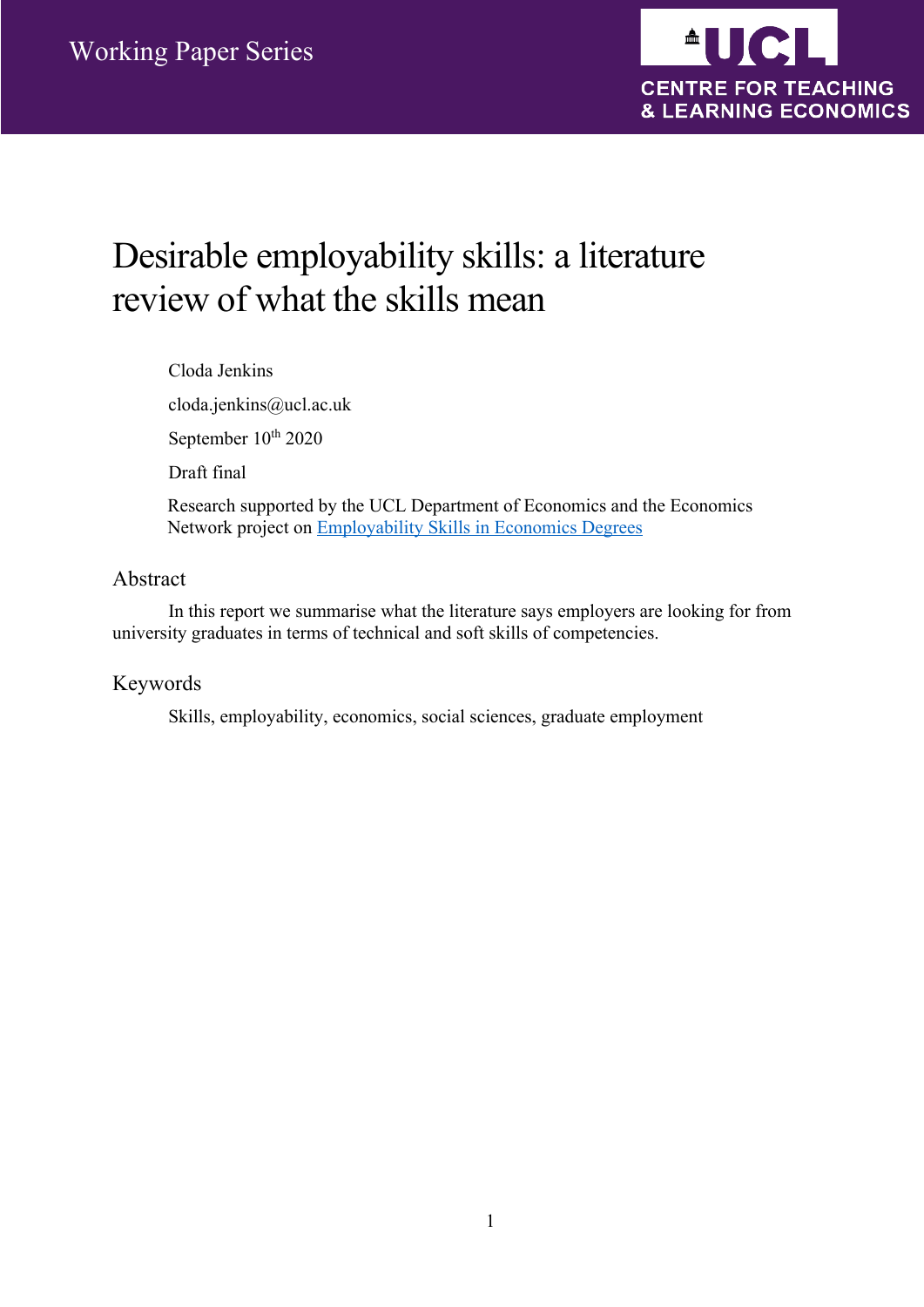

| Contents |
|----------|
|          |
|          |
|          |
|          |
|          |
|          |
|          |
|          |
|          |
|          |
|          |
|          |
|          |
|          |
|          |
|          |
|          |
|          |
|          |
|          |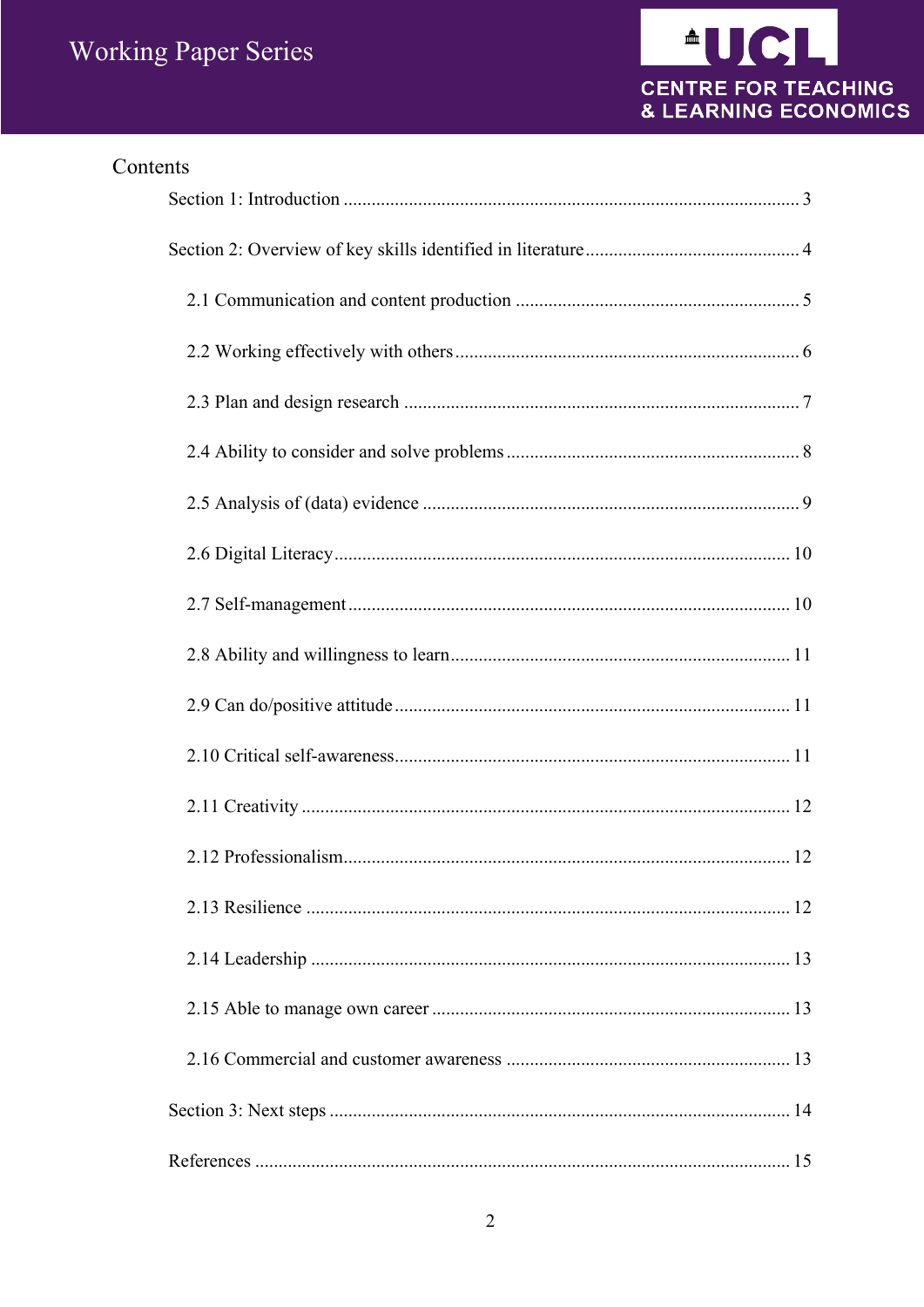

#### Section 1: Introduction

In summer 2019 I undertook research for the Economics Network project on Embedding Employability Skills in Economics Degrees. Part of this research involved reviewing existing literature on employability skills, in general and from an economicsspecific context, to complement the Economics Network Employer Surveys. In Spring/Summer 2020 I updated the literature review and in particular focused in more detail on how particular skills or competencies were defined. I have summarised the research in tabular format here, on a skill by skill basis.

This more detailed information, about the language that the literature uses in relation to each skill area, should help students better understand the angles that they should be considering when developing their skills. It will also help students think about how best to match what they have to offer to what employers want. It should also help with a potential problem identified in the Economics Network Employability project of employers and academics talking about skills at different ways. Academics who keen to develop more workrelated skills in their programmes or modules may be able to better-target activities and assessment with a deeper understanding of what the skills mean from an employer perspective.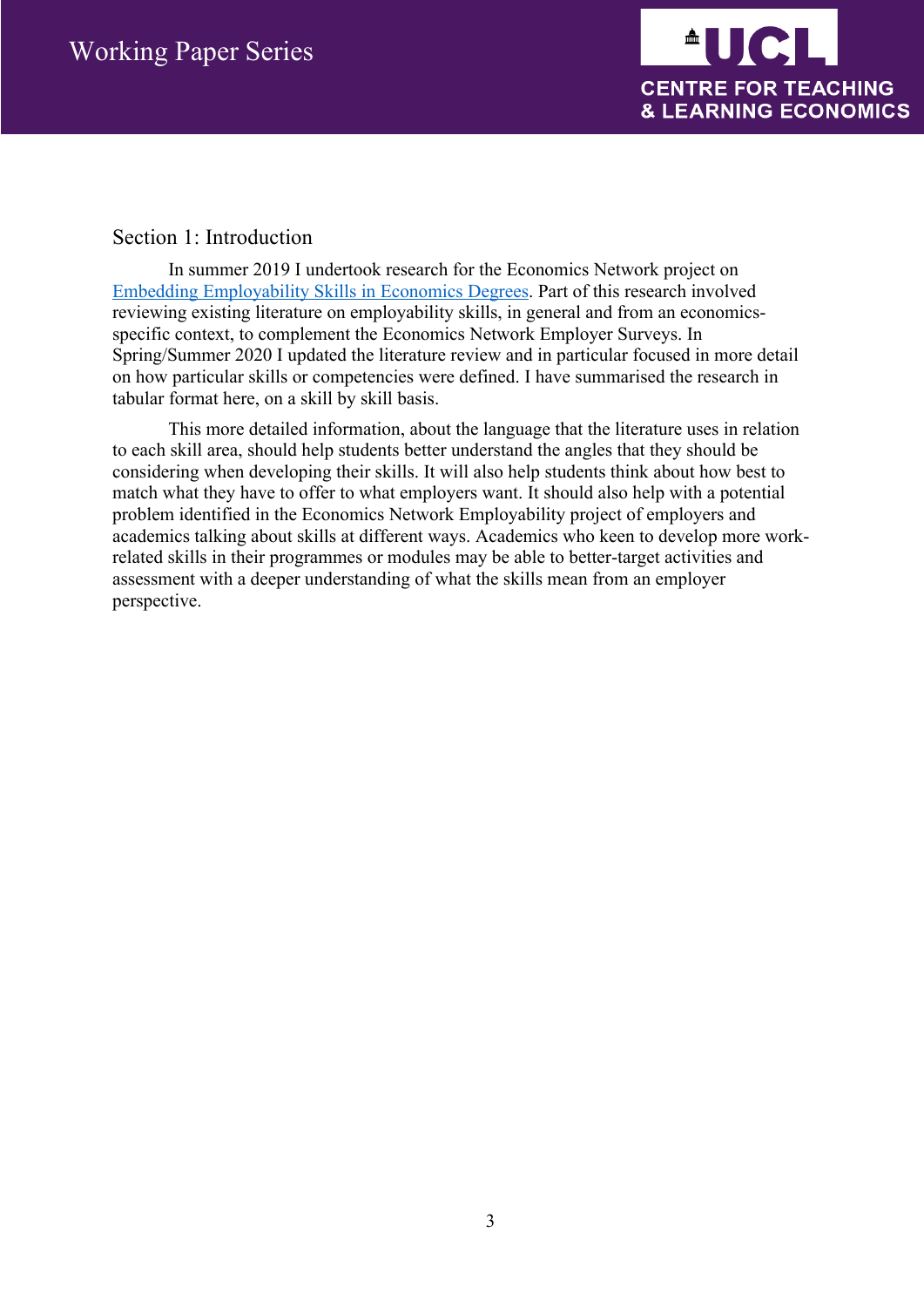

### Section 2: Overview of key skills identified in literature

My literature review revealed a significant amount of overlap in what skills were identified as important across sectors and countries. The list below summarises the skills that were emphasised most often across the literature as being important to employers. There was no clear order of priority of these skills coming out strongly from literature, except communication and working with others being at the top.

- 1. Communicate in writing, orally and visually for academic and non-academic audiences
- 2. Work in teams, within discipline and with others outside discipline
- 3. Plan and design research
- 4. Solve real world problems
- 5. Analyze data (or wider evidence)
- 6. Digital literacy
- 7. Self-management
- 8. Ability and willingness to learn
- 9. Can do/positive attitude
- 10. Critical self-awareness
- 11. Creativity
- 12. Professionalism
- 13. Resilience
- 14. Leadership
- 15. Manage own career
- 16. Commercial and customer awareness

In the rest of the report I share, in tabular form, what the literature says are the most important dimensions of each skill area.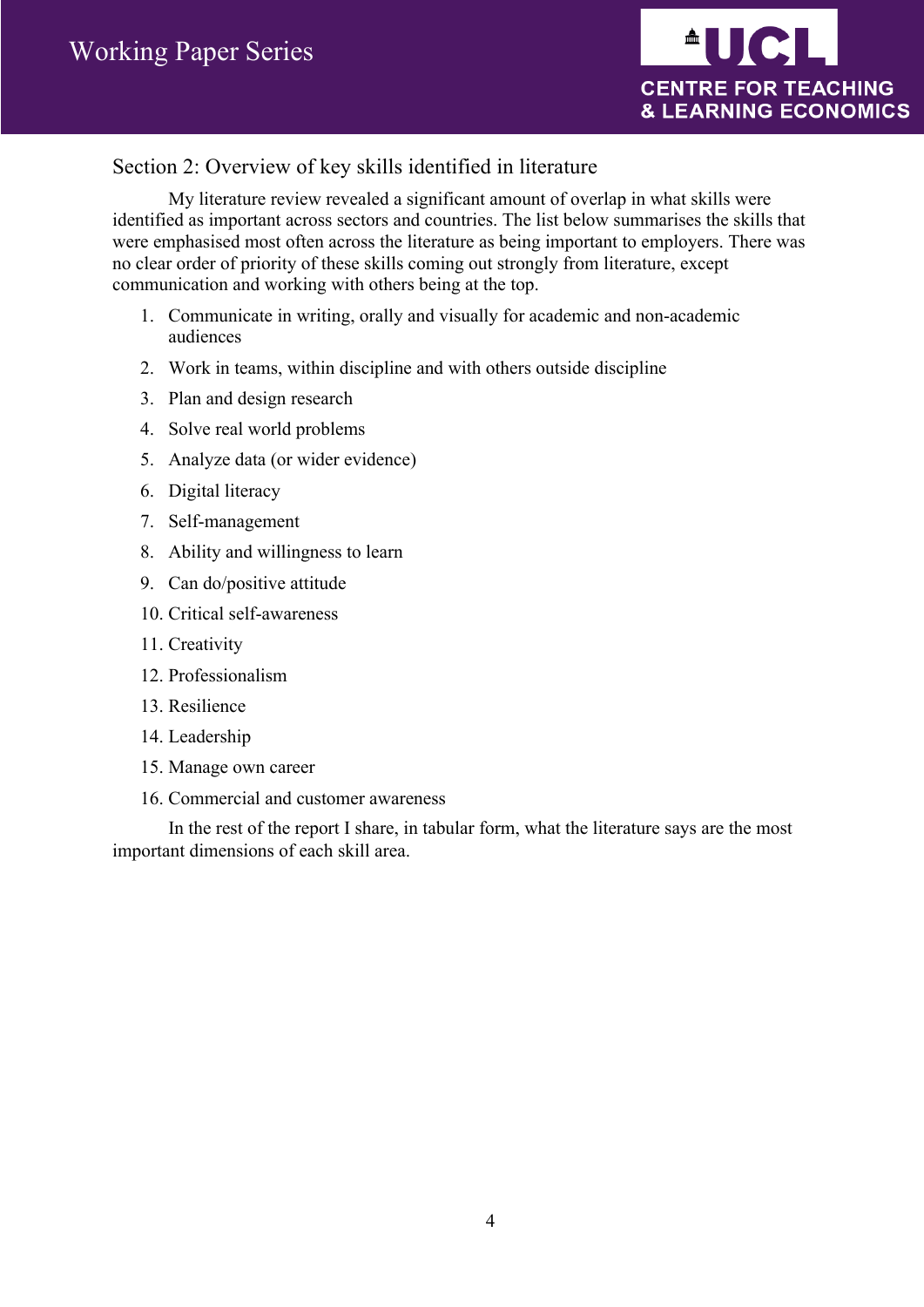## *2.1 Communication and content production*

| What does it mean?                                                                                                                                                                                                                                                                                                                                                                                   | Source                                                                                                                                                                                                                                                                                                                                                                                                                                                                                                                                                                                                                                                                                                                                                                                                            |
|------------------------------------------------------------------------------------------------------------------------------------------------------------------------------------------------------------------------------------------------------------------------------------------------------------------------------------------------------------------------------------------------------|-------------------------------------------------------------------------------------------------------------------------------------------------------------------------------------------------------------------------------------------------------------------------------------------------------------------------------------------------------------------------------------------------------------------------------------------------------------------------------------------------------------------------------------------------------------------------------------------------------------------------------------------------------------------------------------------------------------------------------------------------------------------------------------------------------------------|
| Express and explain evidence-based ideas<br>Higher-level/professional communication<br>Style/tone/format/language<br>appropriate<br>to<br>context/audience<br>Logical and structured argument<br>Relevant and concise arguments<br>Clear/coherent<br>Apply to formal (reports/presentations) and informal<br>(emails/phone/chat in lift)<br>Summarize arguments of others<br>Accurate representation | Andrews and Higson (2008); Archer and Davison (2008); Association of<br>Graduate Recruiters (2016); Borner et al (2018); British Academy (2017);<br>Campaign for Social Science (2018); Coyle (2012); Dearing Report (1997);<br>Dench et al (1998); Economics Network Employer Surveys (2007, 2012, 2015,<br>$2019$ ); Fallows and Steven (2000); Lowden et al (2011); Lynette et al (2017);<br>McCowan (2015); Pegg et al (2012, citing CBI); O'Doherty et al (2007); Pereira<br>et al (2019); QAA Anthropology (2019); QAA Archaeology (2014); QAA<br>Economics (2019); QAA History (2019); QAA History of Art (2019); QAA<br>Politics (2019); Rethinking Economics (2018); Rhew et al (2019); Subbu and<br>Rajasekaran (2018); Suleman (2016); Universities UK (2018); Universities UK<br>International (2020) |
| Appropriate referencing                                                                                                                                                                                                                                                                                                                                                                              |                                                                                                                                                                                                                                                                                                                                                                                                                                                                                                                                                                                                                                                                                                                                                                                                                   |
| Able to produce oral, visual and written outputs,<br>recognizing what best to use when                                                                                                                                                                                                                                                                                                               |                                                                                                                                                                                                                                                                                                                                                                                                                                                                                                                                                                                                                                                                                                                                                                                                                   |
| Emails                                                                                                                                                                                                                                                                                                                                                                                               |                                                                                                                                                                                                                                                                                                                                                                                                                                                                                                                                                                                                                                                                                                                                                                                                                   |
| Minutes                                                                                                                                                                                                                                                                                                                                                                                              |                                                                                                                                                                                                                                                                                                                                                                                                                                                                                                                                                                                                                                                                                                                                                                                                                   |
| Press releases                                                                                                                                                                                                                                                                                                                                                                                       |                                                                                                                                                                                                                                                                                                                                                                                                                                                                                                                                                                                                                                                                                                                                                                                                                   |
| Reports                                                                                                                                                                                                                                                                                                                                                                                              |                                                                                                                                                                                                                                                                                                                                                                                                                                                                                                                                                                                                                                                                                                                                                                                                                   |
| Illustrations                                                                                                                                                                                                                                                                                                                                                                                        |                                                                                                                                                                                                                                                                                                                                                                                                                                                                                                                                                                                                                                                                                                                                                                                                                   |
| Presentations                                                                                                                                                                                                                                                                                                                                                                                        |                                                                                                                                                                                                                                                                                                                                                                                                                                                                                                                                                                                                                                                                                                                                                                                                                   |
| Debate                                                                                                                                                                                                                                                                                                                                                                                               |                                                                                                                                                                                                                                                                                                                                                                                                                                                                                                                                                                                                                                                                                                                                                                                                                   |
| Elevator pitch                                                                                                                                                                                                                                                                                                                                                                                       |                                                                                                                                                                                                                                                                                                                                                                                                                                                                                                                                                                                                                                                                                                                                                                                                                   |
| <b>Blogs</b>                                                                                                                                                                                                                                                                                                                                                                                         |                                                                                                                                                                                                                                                                                                                                                                                                                                                                                                                                                                                                                                                                                                                                                                                                                   |
| Podcasts                                                                                                                                                                                                                                                                                                                                                                                             |                                                                                                                                                                                                                                                                                                                                                                                                                                                                                                                                                                                                                                                                                                                                                                                                                   |
| Infographics                                                                                                                                                                                                                                                                                                                                                                                         |                                                                                                                                                                                                                                                                                                                                                                                                                                                                                                                                                                                                                                                                                                                                                                                                                   |
| Videos                                                                                                                                                                                                                                                                                                                                                                                               |                                                                                                                                                                                                                                                                                                                                                                                                                                                                                                                                                                                                                                                                                                                                                                                                                   |
| Photography                                                                                                                                                                                                                                                                                                                                                                                          |                                                                                                                                                                                                                                                                                                                                                                                                                                                                                                                                                                                                                                                                                                                                                                                                                   |
| Objects                                                                                                                                                                                                                                                                                                                                                                                              |                                                                                                                                                                                                                                                                                                                                                                                                                                                                                                                                                                                                                                                                                                                                                                                                                   |
| Understand challenges of cognitive overload                                                                                                                                                                                                                                                                                                                                                          |                                                                                                                                                                                                                                                                                                                                                                                                                                                                                                                                                                                                                                                                                                                                                                                                                   |
| Able to communicate technical analysis to non-technical<br>audiences                                                                                                                                                                                                                                                                                                                                 |                                                                                                                                                                                                                                                                                                                                                                                                                                                                                                                                                                                                                                                                                                                                                                                                                   |
| Plain English                                                                                                                                                                                                                                                                                                                                                                                        |                                                                                                                                                                                                                                                                                                                                                                                                                                                                                                                                                                                                                                                                                                                                                                                                                   |
| Coherent summary                                                                                                                                                                                                                                                                                                                                                                                     |                                                                                                                                                                                                                                                                                                                                                                                                                                                                                                                                                                                                                                                                                                                                                                                                                   |
| Explain the intuition                                                                                                                                                                                                                                                                                                                                                                                |                                                                                                                                                                                                                                                                                                                                                                                                                                                                                                                                                                                                                                                                                                                                                                                                                   |
| Pithy                                                                                                                                                                                                                                                                                                                                                                                                |                                                                                                                                                                                                                                                                                                                                                                                                                                                                                                                                                                                                                                                                                                                                                                                                                   |
| Simplification                                                                                                                                                                                                                                                                                                                                                                                       |                                                                                                                                                                                                                                                                                                                                                                                                                                                                                                                                                                                                                                                                                                                                                                                                                   |
| Use different modes of presentation                                                                                                                                                                                                                                                                                                                                                                  |                                                                                                                                                                                                                                                                                                                                                                                                                                                                                                                                                                                                                                                                                                                                                                                                                   |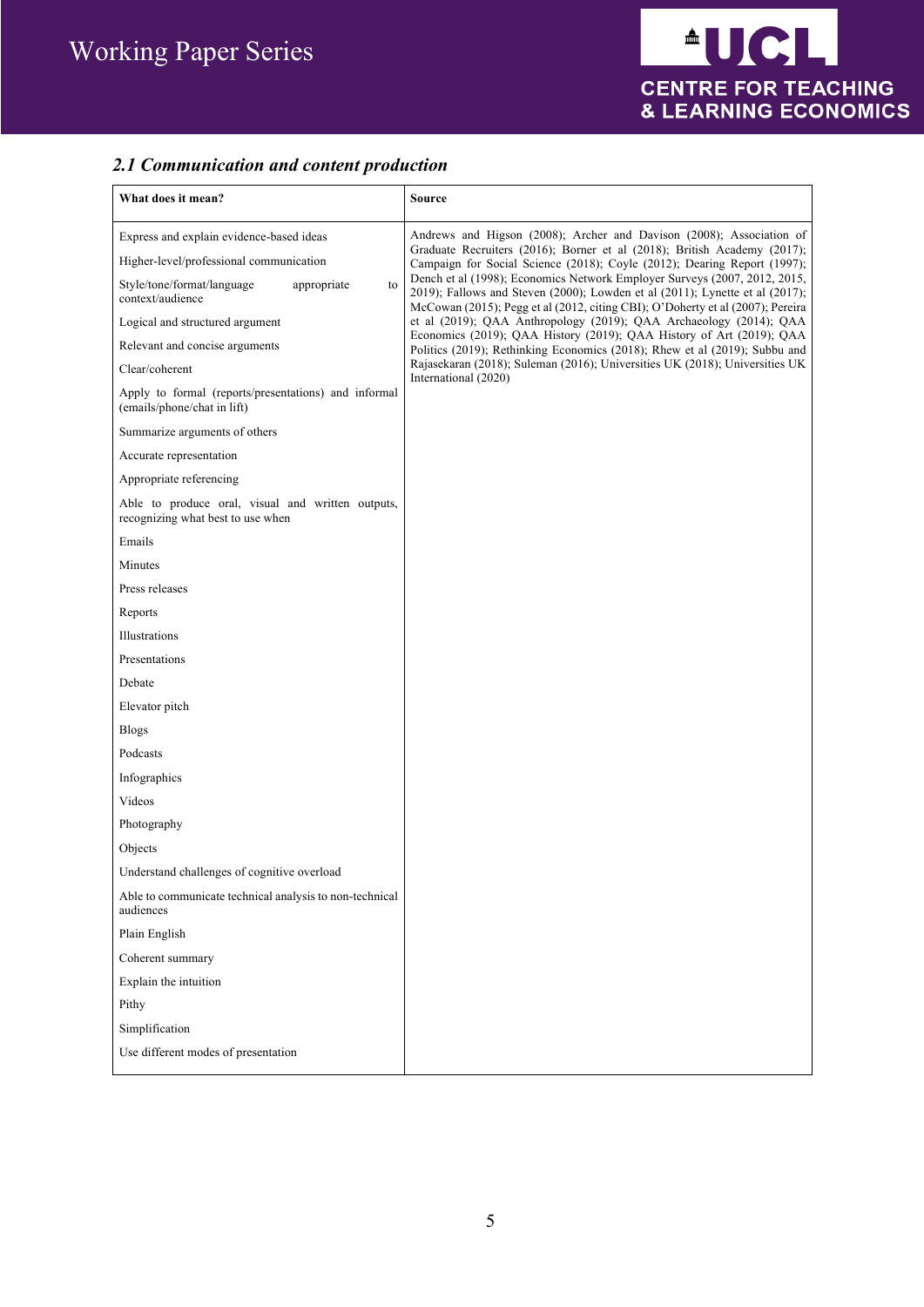

## *2.2 Working effectively with others*

| What does it mean?                                          | <b>Source</b>                                                                                                                                                                                                |
|-------------------------------------------------------------|--------------------------------------------------------------------------------------------------------------------------------------------------------------------------------------------------------------|
| Team working/collaboration                                  | Andrew and Higson (2008); Archer and Davison (2008); Borner et al (2018); British Academy (2017);                                                                                                            |
| One-to-one or bigger groups                                 | Campaign for Social Science (2018); Dench et al (1998); Economics Network Employer Surveys (2007,<br>2012, 2015, 2019); Fallows and Steven (2000); Hewitt (2020); Lowden et al (2011); Lynette et al (2017); |
| Inter-personal skills                                       | Pereira et al (2019); O'Doherty et al (2007); QAA Anthropology (2019); QAA Archaeology (2014); QAA<br>Economics (2019); QAA Geography (2019); QAA History (2019); QAA History of Art (2019); QAA             |
| Sociability                                                 | Politics (2019); Rhew et al (2019); Romgens et al (2019); Subbu and Rajasekaran (2018); Suleman (2016);                                                                                                      |
| Listening                                                   | Universities UK (2018)                                                                                                                                                                                       |
| Body language                                               |                                                                                                                                                                                                              |
| Questioning/debate                                          |                                                                                                                                                                                                              |
| Empathy and insight                                         |                                                                                                                                                                                                              |
| Respect<br>other<br>people's<br>values, views, and opinions |                                                                                                                                                                                                              |
| Work towards common goals                                   |                                                                                                                                                                                                              |
| Constructive discussion                                     |                                                                                                                                                                                                              |
| Blend across disciplines                                    |                                                                                                                                                                                                              |
| Awareness of cross-cultural<br>issues                       |                                                                                                                                                                                                              |
| Understand 'other ways of<br>being in the world'            |                                                                                                                                                                                                              |
| Learn from others                                           |                                                                                                                                                                                                              |
| Evaluate different viewpoints                               |                                                                                                                                                                                                              |
| Open to giving and receiving<br>feedback                    |                                                                                                                                                                                                              |
| Amend views in response to<br>new argument/evidence         |                                                                                                                                                                                                              |
| Teach others                                                |                                                                                                                                                                                                              |
| Management/leadership<br>communication                      |                                                                                                                                                                                                              |
| different<br>Take<br>on<br>roles/flexible in roles          |                                                                                                                                                                                                              |
| Understand how to influence<br>human behaviour              |                                                                                                                                                                                                              |
| Diplomacy and negotiation                                   |                                                                                                                                                                                                              |
| Good facilitation skills                                    |                                                                                                                                                                                                              |
| Influencing                                                 |                                                                                                                                                                                                              |
| Persuasion                                                  |                                                                                                                                                                                                              |
| mentoring/upward<br>Reverse<br>management                   |                                                                                                                                                                                                              |
| Relationship building                                       |                                                                                                                                                                                                              |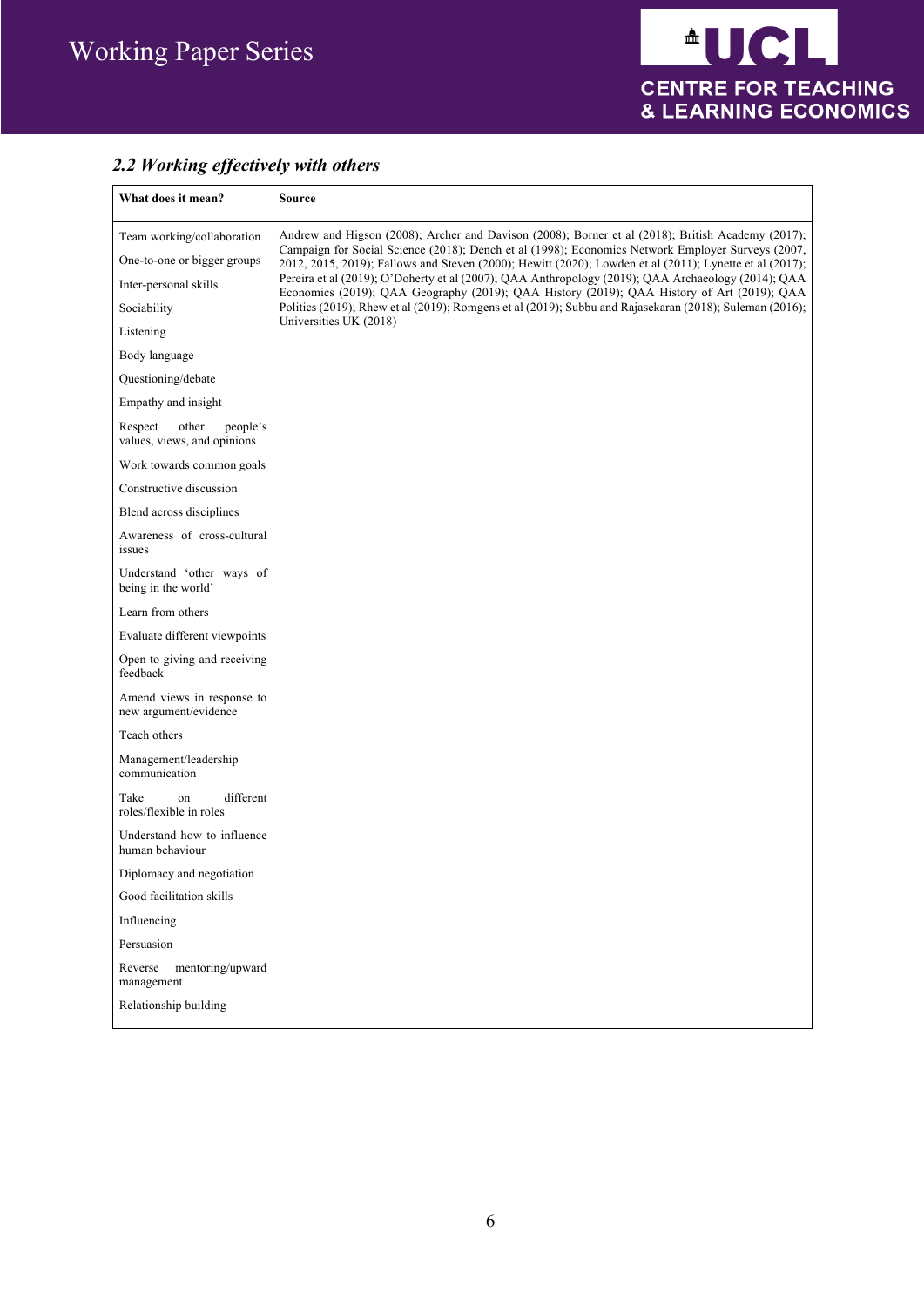## *2.3 Plan and design research*

| What does it mean?                                                                                                                       | <b>Source</b>                                                                                                                                                                                                                          |
|------------------------------------------------------------------------------------------------------------------------------------------|----------------------------------------------------------------------------------------------------------------------------------------------------------------------------------------------------------------------------------------|
| Project management                                                                                                                       | Andrews and Higson (2008); Archer and Davison (2008); Association of<br>Graduate Recruiters (2016); British Academy (2017); Campaign for Social                                                                                        |
| Formulate and ask appropriate questions                                                                                                  | Science (2018); Coyle (2012); Dearing Report (1997); Dench et al (1998);                                                                                                                                                               |
| Use different methodological approaches to test claims/<br>answer questions                                                              | Economics Network Employer Surveys (2007, 2012, 2015, 2019); Fallows and<br>Steven (2000); Hewitt (2020); Lowden et al (2011); Lynette et al (2017);<br>McCowan (2015); O'Doherty et al (2007); Pegg et al (2012, citing CBI); Pereira |
| Apply existing knowledge                                                                                                                 | et al (2019); QAA Anthropology (2019); QAA Archaeology (2014); QAA                                                                                                                                                                     |
| Provide framework for evaluating and assessing                                                                                           | Economics (2019); QAA Geography (2019); QAA History (2019); QAA<br>History of Art (2019); QAA Politics (2019); Rethinking Economics (2018);                                                                                            |
| Structured enquiry                                                                                                                       | Rhew et al (2019); Universities UK (2018); Universities UK International (2020)                                                                                                                                                        |
| Consider options for analysis and relative merits of<br>different approaches/theories/explanations                                       |                                                                                                                                                                                                                                        |
| Analysis, deduction and induction                                                                                                        |                                                                                                                                                                                                                                        |
| Identify, select and interrogate range of appropriate<br>evidence/materials<br>from<br>existing<br>sources<br>(textual/numerical/visual) |                                                                                                                                                                                                                                        |
| Primary and secondary data                                                                                                               |                                                                                                                                                                                                                                        |
| Application of numeracy in practical contexts                                                                                            |                                                                                                                                                                                                                                        |
| Able to identify and assess evidence base                                                                                                |                                                                                                                                                                                                                                        |
| Able to appropriately use and reference the work of<br>others                                                                            |                                                                                                                                                                                                                                        |
| Consider range of perspectives/viewpoints                                                                                                |                                                                                                                                                                                                                                        |
| Consider unfamiliar ideas/ways of thinking                                                                                               |                                                                                                                                                                                                                                        |
| Read carefully                                                                                                                           |                                                                                                                                                                                                                                        |
| Sensitivity in interpretation of texts                                                                                                   |                                                                                                                                                                                                                                        |
| Critically evaluate and reflect on work of others                                                                                        |                                                                                                                                                                                                                                        |
| Bibliographic skills                                                                                                                     |                                                                                                                                                                                                                                        |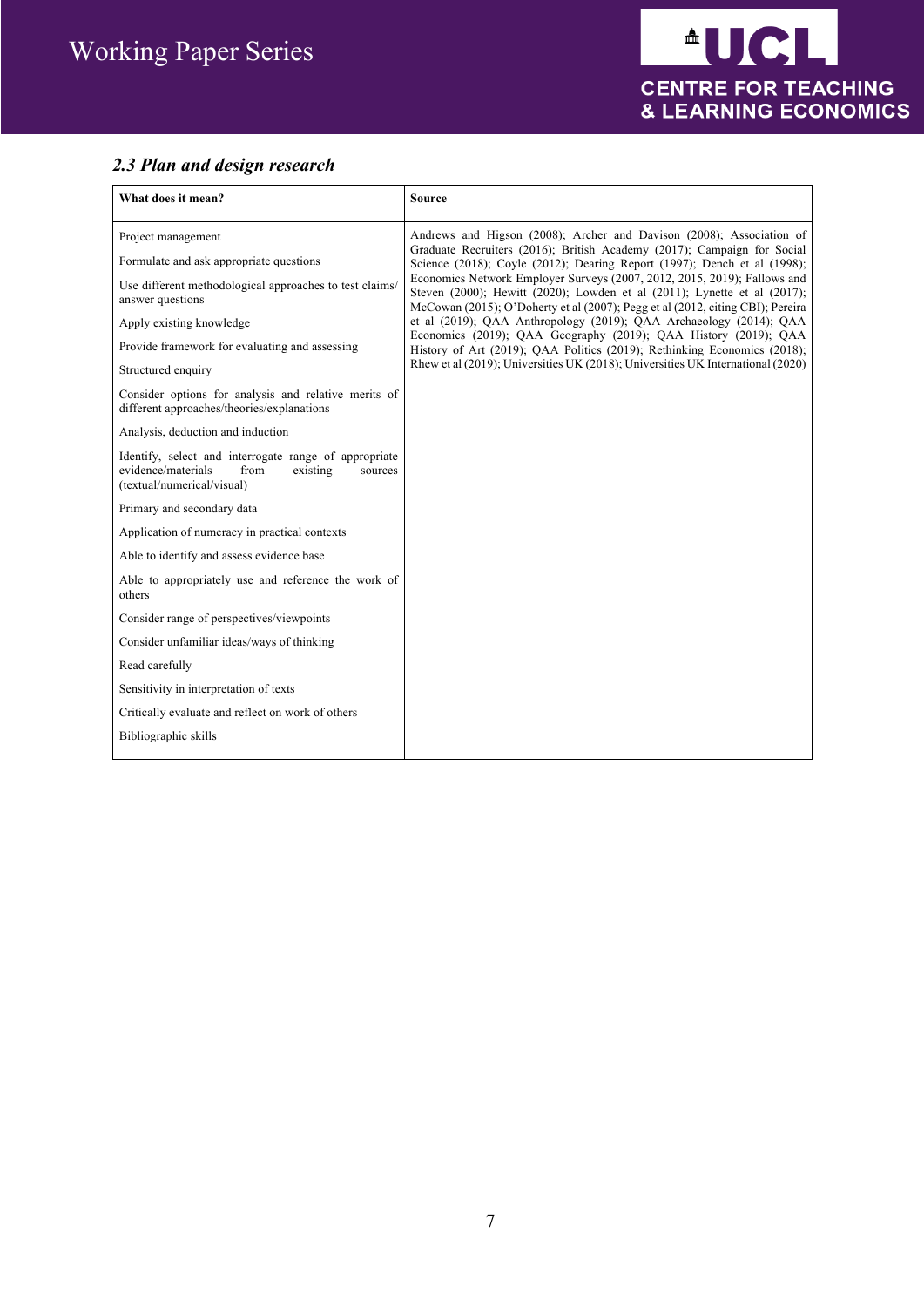## *2.4 Ability to consider and solve problems*

| What does it mean?                                                                                                                                                                                                                                                                                                                                                                                                       | <b>Source</b>                                                                                                                                                                                                                                                                                                                                                                                                                                                                                                                                                                                                                                                                                                                                                                                                                   |
|--------------------------------------------------------------------------------------------------------------------------------------------------------------------------------------------------------------------------------------------------------------------------------------------------------------------------------------------------------------------------------------------------------------------------|---------------------------------------------------------------------------------------------------------------------------------------------------------------------------------------------------------------------------------------------------------------------------------------------------------------------------------------------------------------------------------------------------------------------------------------------------------------------------------------------------------------------------------------------------------------------------------------------------------------------------------------------------------------------------------------------------------------------------------------------------------------------------------------------------------------------------------|
| Understand real world problems/issues<br>Familiar with and able to engage with big current<br>agendas (eg, climate change, globalization)<br>Understand current and historical context of issues<br>Knowledge of society/cultures<br>Synoptic skills<br>Reach a conclusion/make a decision<br>Able to see bigger picture<br>Establish criteria, based on principles and reasoning, and<br>evaluate evidence against them | Andrews and Higson (2008); Archer and Davison (2008); Association of<br>Graduate Recruiters (2016); British Academy (2017); Campaign for Social<br>Science (2018); Coyle (2012); Dearing Report (1997); Dench et al (1998);<br>Economics Network Employer Surveys (2007, 2012, 2015, 2019); Fallows and<br>Steven (2000); Hewitt (2020); Lowden et al (2011); Lynette et al (2017);<br>McCowan (2015); O'Doherty et al (2007); Pegg et al (2012, citing CBI); Pereira<br>et al (2019); QAA Anthropology (2019); QAA Archaeology (2014); QAA<br>Economics (2019); QAA Geography (2019); QAA History (2019); QAA<br>History of Art (2019); QAA Politics (2019); Rethinking Economics (2018);<br>Rhew et al (2019); Subbu and Rajasekaran (2018) ; Suleman (2016);<br>Universities UK (2018); Universities UK International (2020) |
| Develop independent argument                                                                                                                                                                                                                                                                                                                                                                                             |                                                                                                                                                                                                                                                                                                                                                                                                                                                                                                                                                                                                                                                                                                                                                                                                                                 |
| Able to simplify without losing relevance                                                                                                                                                                                                                                                                                                                                                                                |                                                                                                                                                                                                                                                                                                                                                                                                                                                                                                                                                                                                                                                                                                                                                                                                                                 |
| Decide what should be taken as given when setting up<br>and solving a problem (framing)                                                                                                                                                                                                                                                                                                                                  |                                                                                                                                                                                                                                                                                                                                                                                                                                                                                                                                                                                                                                                                                                                                                                                                                                 |
| Recognise there may be no one right answer                                                                                                                                                                                                                                                                                                                                                                               |                                                                                                                                                                                                                                                                                                                                                                                                                                                                                                                                                                                                                                                                                                                                                                                                                                 |
| Independent thought                                                                                                                                                                                                                                                                                                                                                                                                      |                                                                                                                                                                                                                                                                                                                                                                                                                                                                                                                                                                                                                                                                                                                                                                                                                                 |
| Critical thinking                                                                                                                                                                                                                                                                                                                                                                                                        |                                                                                                                                                                                                                                                                                                                                                                                                                                                                                                                                                                                                                                                                                                                                                                                                                                 |
| Creative thinking                                                                                                                                                                                                                                                                                                                                                                                                        |                                                                                                                                                                                                                                                                                                                                                                                                                                                                                                                                                                                                                                                                                                                                                                                                                                 |
| Explain and persuade                                                                                                                                                                                                                                                                                                                                                                                                     |                                                                                                                                                                                                                                                                                                                                                                                                                                                                                                                                                                                                                                                                                                                                                                                                                                 |
| Take responsibility for decision/conclusion reached                                                                                                                                                                                                                                                                                                                                                                      |                                                                                                                                                                                                                                                                                                                                                                                                                                                                                                                                                                                                                                                                                                                                                                                                                                 |
| Determine ability to implement solutions                                                                                                                                                                                                                                                                                                                                                                                 |                                                                                                                                                                                                                                                                                                                                                                                                                                                                                                                                                                                                                                                                                                                                                                                                                                 |
| Proportionality                                                                                                                                                                                                                                                                                                                                                                                                          |                                                                                                                                                                                                                                                                                                                                                                                                                                                                                                                                                                                                                                                                                                                                                                                                                                 |
| Reasoned arguments                                                                                                                                                                                                                                                                                                                                                                                                       |                                                                                                                                                                                                                                                                                                                                                                                                                                                                                                                                                                                                                                                                                                                                                                                                                                 |
| Persuasive arguments                                                                                                                                                                                                                                                                                                                                                                                                     |                                                                                                                                                                                                                                                                                                                                                                                                                                                                                                                                                                                                                                                                                                                                                                                                                                 |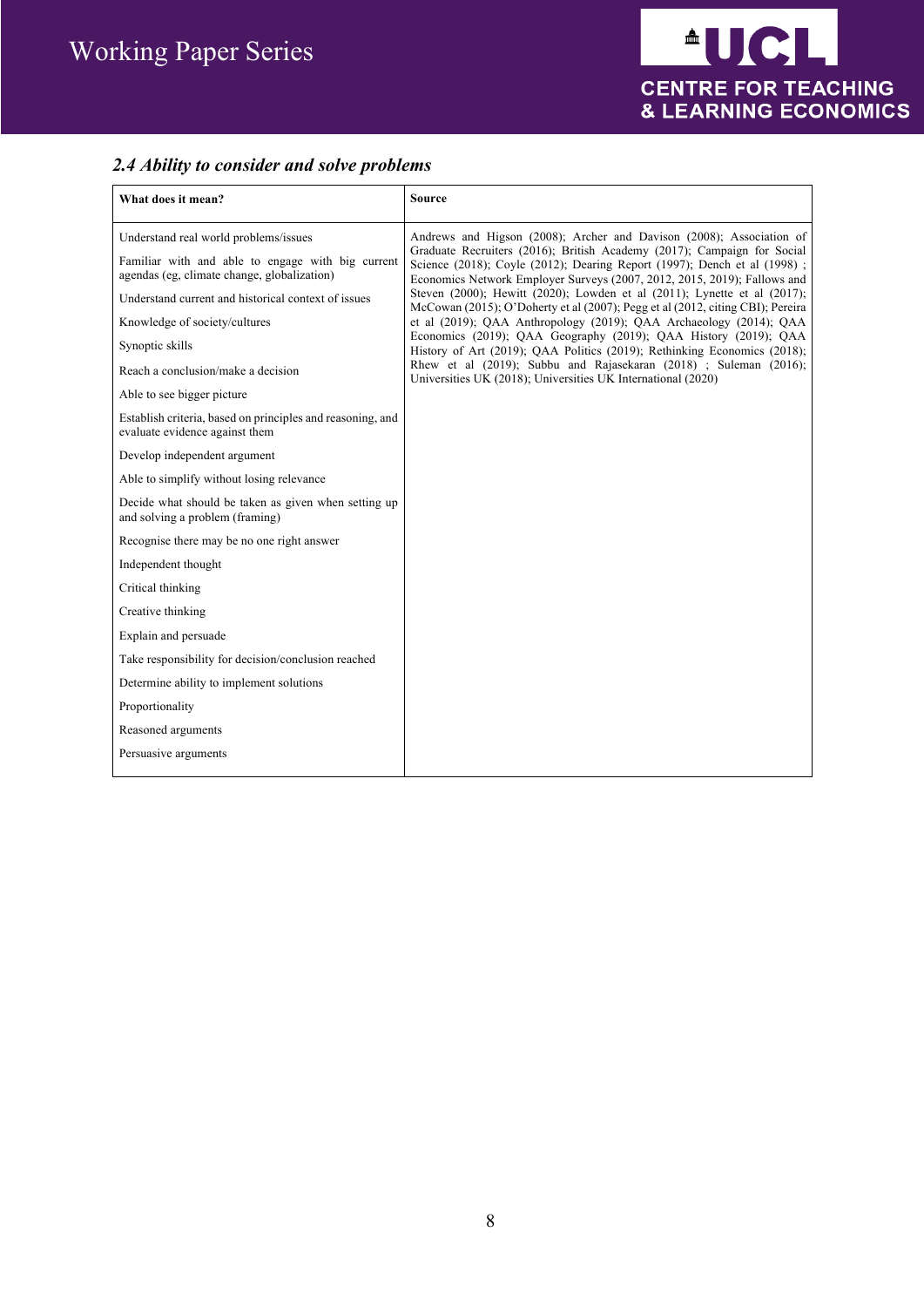

## *2.5 Analysis of (data) evidence*

| What does it mean?                                                                                       | <b>Source</b>                                                                                                                              |
|----------------------------------------------------------------------------------------------------------|--------------------------------------------------------------------------------------------------------------------------------------------|
| Finding/organizing/analyzing/interpreting/-explaining<br>Qualitative analysis and data processing skills | Anand and Leape (2012); British Academy<br>(2017); Campaign for Social Science (2018);<br>Coyle (2012); Fallows and Steven (2000); Lynette |
| Interpret and use data effectively to analyse and solve challenges                                       | et al (2017); O'Doherty et al (2007); QAA                                                                                                  |
| Identify and collect relevant primary and secondary data (quantitative and qualitative)                  | Anthropology (2019); QAA Economics (2019);<br>QAA Geography (2019); QAA Archaeology                                                        |
| Understand sources                                                                                       | (2014); QAA History (2019); QAA Politics<br>(2019); Subbu and Rajasekaran (2018)                                                           |
| Data gathering/retrieval (secondary)                                                                     |                                                                                                                                            |
| Data generation/creation (primary)                                                                       |                                                                                                                                            |
| Big data                                                                                                 | [Note: Borner et al (2018) and Lynette et al (2017)                                                                                        |
| Record/Track data                                                                                        | emphasise that as data analysis becomes more                                                                                               |
| Information retrieval skills                                                                             | common and more complex, communication<br>skills become even more important. Not enough to                                                 |
| Use mix of evidence                                                                                      | have technical skills – need to be able to tell a<br>story with data/persuade others]                                                      |
| Record-keeping and archiving                                                                             |                                                                                                                                            |
| Work confidently with data                                                                               |                                                                                                                                            |
| Numeracy skills: able to interpret and manipulate numbers                                                |                                                                                                                                            |
| Organise data                                                                                            |                                                                                                                                            |
| Cleaning data                                                                                            |                                                                                                                                            |
| Assess reliability of data                                                                               |                                                                                                                                            |
| Able to mix data sources                                                                                 |                                                                                                                                            |
| Able to use partial or ambiguous data                                                                    |                                                                                                                                            |
| Able to identify gaps                                                                                    |                                                                                                                                            |
| Accuracy                                                                                                 |                                                                                                                                            |
| Analyse data                                                                                             |                                                                                                                                            |
| Ask critical questions of data                                                                           |                                                                                                                                            |
| Interrogate evidence                                                                                     |                                                                                                                                            |
| Use variety of interpretative/analytical methods                                                         |                                                                                                                                            |
| Identify errors and know how to remedy                                                                   |                                                                                                                                            |
| Statistical and computing skills, including programming/coding                                           |                                                                                                                                            |
| Work ethically with data                                                                                 |                                                                                                                                            |
| Understand intellectual property, copyright and data protection                                          |                                                                                                                                            |
| Willingness to try things out and learn new approaches                                                   |                                                                                                                                            |
| Understand how not to be misled by numbers or selective use of data                                      |                                                                                                                                            |
| Presenting the story in the data analysis [link to Communication and Digital Literacy]                   |                                                                                                                                            |
| Evaluate findings to reach conclusion, considering context, different perspectives and<br>complexity     |                                                                                                                                            |
| Recognise where conclusions from data are ambiguous/data is incomplete                                   |                                                                                                                                            |
| Describe data visually (eg, maps, diagrams, charts)                                                      |                                                                                                                                            |
| Synthesize evidence                                                                                      |                                                                                                                                            |
| Informative messaging                                                                                    |                                                                                                                                            |
| Explain significance of findings and caveats                                                             |                                                                                                                                            |
| Interpret empirical work of others                                                                       |                                                                                                                                            |
|                                                                                                          |                                                                                                                                            |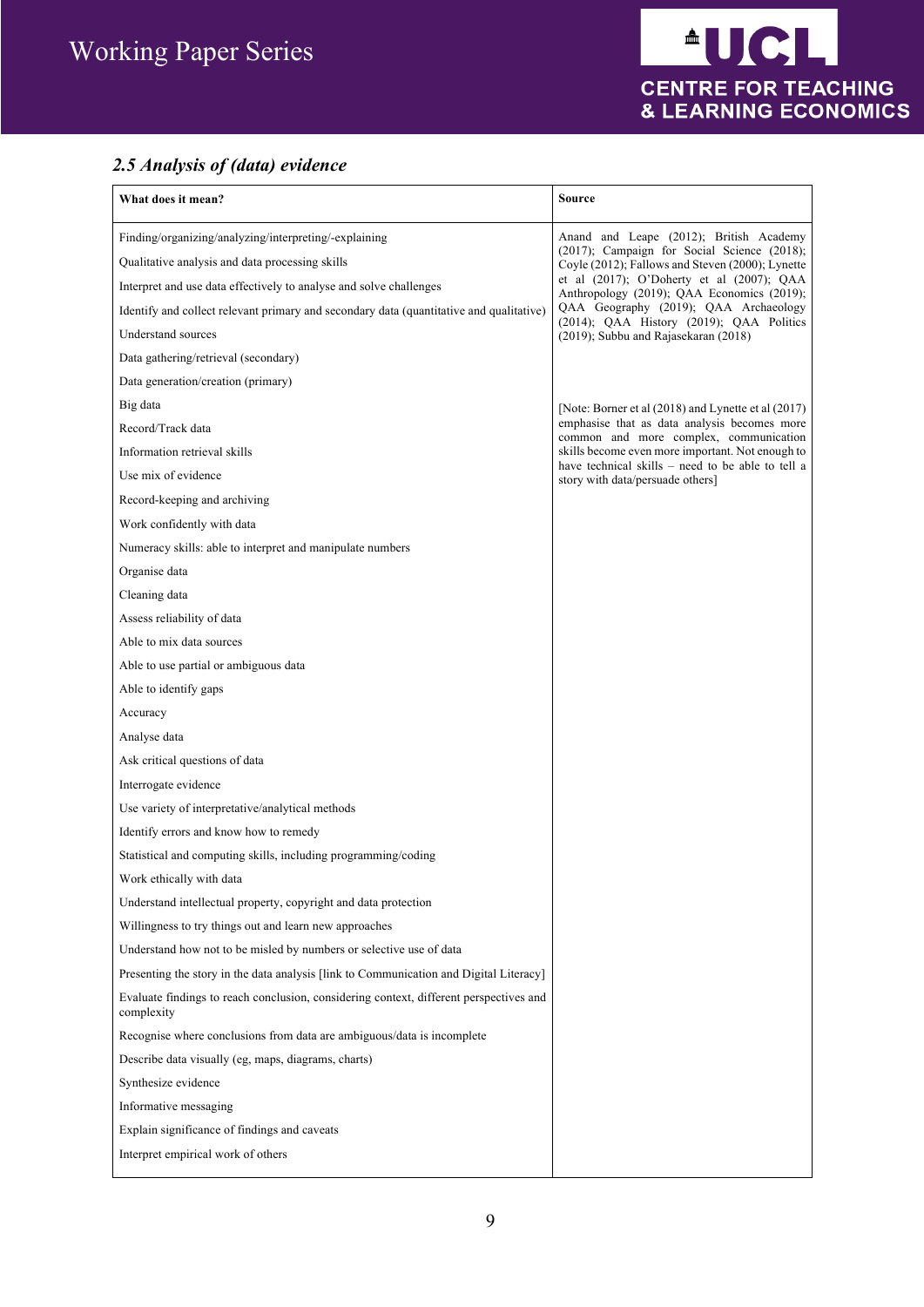## *2.6 Digital Literacy*

| What does it mean?                                                                                                                                                                                                                           | <b>Source</b>                                                                                                                                                                                                                                                                                                                                                                                                                                                                                                                                    |
|----------------------------------------------------------------------------------------------------------------------------------------------------------------------------------------------------------------------------------------------|--------------------------------------------------------------------------------------------------------------------------------------------------------------------------------------------------------------------------------------------------------------------------------------------------------------------------------------------------------------------------------------------------------------------------------------------------------------------------------------------------------------------------------------------------|
| Information technology fluency/confidence<br>Computer literacy<br>Able to apply IT solutions<br>Know what technology to use when<br>Mainstream office proficiency (routine<br>tasks)<br>Data/information/archive digital skills<br>Databases | British Academy (2017); Coyle (2012); Dearing Report (1997); Dench et al (1998);<br>Economics Network alumni survey (2008); Lynette et al (2017); Pegg et al (2012, citing<br>CBI); Pereira et al (2019); QAA Archaeology (2014); QAA Geography (2019); QAA History<br>$(2019)$ ; QAA History of Art $(2019)$ ; QAA Politics $(2019)$ ; Rhew et al $(2019)$ ; Subbu and<br>Rajasekaran (2018); Suleman (2016); Universities UK International (2020)<br>[Lynette et al (2017) note that employers are not as focused on these skills as students] |
| Digitized resources<br>Statistical software                                                                                                                                                                                                  |                                                                                                                                                                                                                                                                                                                                                                                                                                                                                                                                                  |
| Programming languages<br>Coding                                                                                                                                                                                                              |                                                                                                                                                                                                                                                                                                                                                                                                                                                                                                                                                  |
| Communication digital skills<br>web design<br>social media                                                                                                                                                                                   |                                                                                                                                                                                                                                                                                                                                                                                                                                                                                                                                                  |
| podcasts<br>filmmaking                                                                                                                                                                                                                       |                                                                                                                                                                                                                                                                                                                                                                                                                                                                                                                                                  |
| Recording and broadcasting<br>Data visualisation                                                                                                                                                                                             |                                                                                                                                                                                                                                                                                                                                                                                                                                                                                                                                                  |
| Technology linked to content production<br>learning<br>Open<br>to<br>new/emerging<br>technologies                                                                                                                                            |                                                                                                                                                                                                                                                                                                                                                                                                                                                                                                                                                  |
| Able to adapt to technology changes                                                                                                                                                                                                          |                                                                                                                                                                                                                                                                                                                                                                                                                                                                                                                                                  |

#### *2.7 Self-management*

| What does it mean?                    | <b>Source</b>                                                                                                                                                     |
|---------------------------------------|-------------------------------------------------------------------------------------------------------------------------------------------------------------------|
| Able to work with minimum supervision | Andrews and Higson (2008); British Academy (2017); Campaign for Social Science                                                                                    |
| Define own brief                      | $(2018)$ ; Fallows and Steven $(2000)$ ; Hewitt $(2020)$ ; Lynette et al $(2017)$ ; QAA<br>Anthropology (2019); QAA Archaeology (2014); QAA Geography (2019); QAA |
| Work independently                    | History (2019); QAA History of Art (2019); QAA Politics (2019); Rhew et al (2019);<br>Romgens et al (2019); Subbu and Rajasekaran (2018); Suleman (2016)          |
| Work autonomously                     |                                                                                                                                                                   |
| Self-motivating                       |                                                                                                                                                                   |
| Organised                             |                                                                                                                                                                   |
| Able to plan work                     |                                                                                                                                                                   |
| Juggle priorities                     |                                                                                                                                                                   |
| Time management                       |                                                                                                                                                                   |
| Self-discipline                       |                                                                                                                                                                   |
| Self-direction                        |                                                                                                                                                                   |
| Self-reliant                          |                                                                                                                                                                   |
|                                       |                                                                                                                                                                   |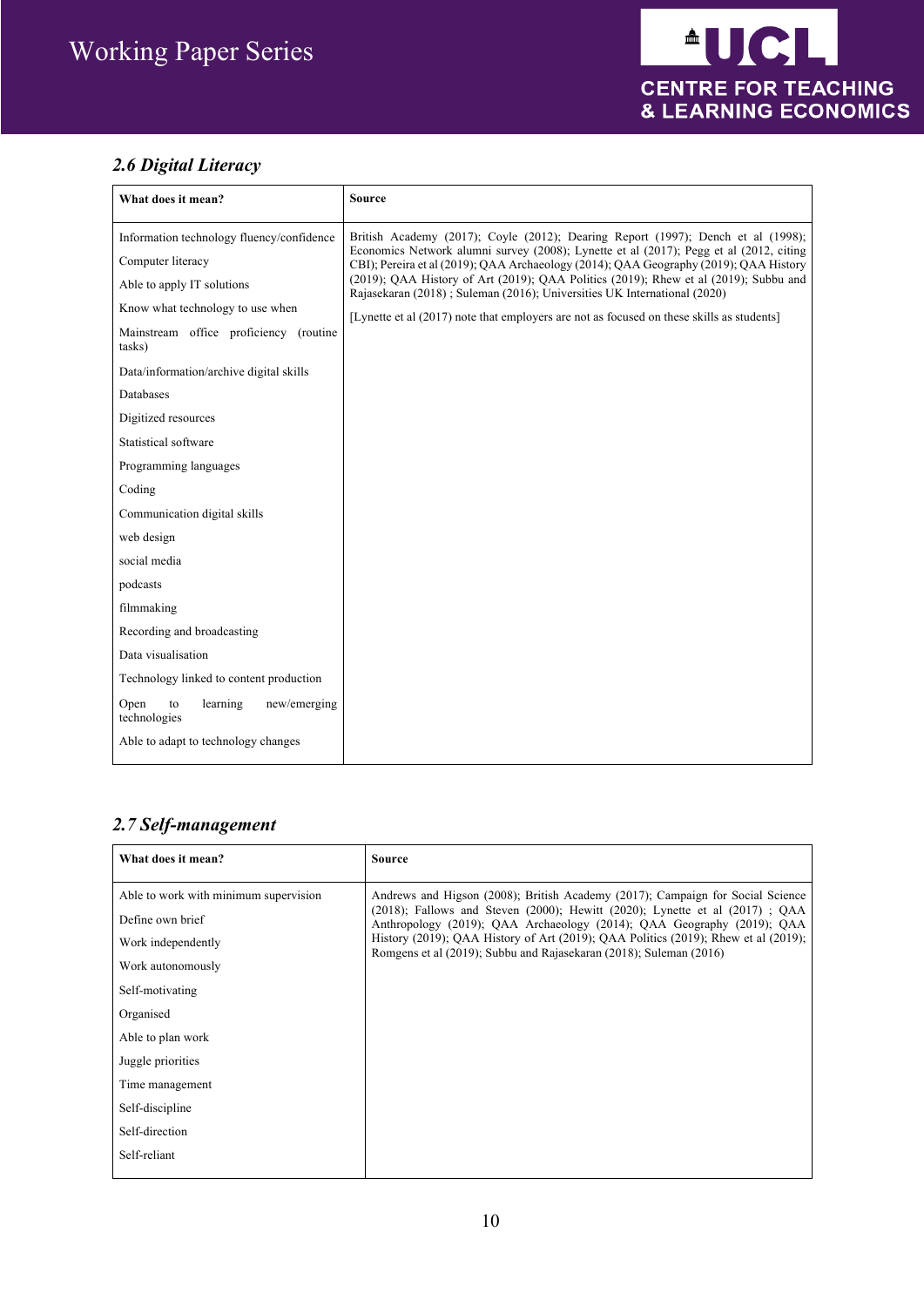#### *2.8 Ability and willingness to learn*

| What does it mean?                                                                                                                                                                                                                                                                                                                                   | <b>Source</b>                                                                                                                                                                                                                                                                                                                |
|------------------------------------------------------------------------------------------------------------------------------------------------------------------------------------------------------------------------------------------------------------------------------------------------------------------------------------------------------|------------------------------------------------------------------------------------------------------------------------------------------------------------------------------------------------------------------------------------------------------------------------------------------------------------------------------|
| Adaptability<br>Willing to re-train (eg in world of AI)<br>Able to assess own strengths and weaknesses<br>Able to set goals and targets<br>Take on new ways of working<br>Able to track own progress towards goals/targets<br>Ask for support when needed<br>Skills to engage in lifelong learning<br>Open-minded<br>Commitment to lifelong learning | Andrews and Higson (2008); British Academy (2017); Dearing Report (1997);<br>Lynette et al (2017); Dench et al (1998); OAA Anthropology (2019); OAA<br>Geography (2019); OAA History of Art (2019); OAA Politics (2019); Rhew et<br>al (2019); Romgens et al (2019); Subbu and Rajasekaran (2018); Universities<br>UK (2018) |

#### *2.9 Can do/positive attitude*

| What does it mean?                | <b>Source</b>                                                                                                                                  |
|-----------------------------------|------------------------------------------------------------------------------------------------------------------------------------------------|
| Take initiative                   | British Academy (2017); Campaign for Social Science (2018); Fallows and                                                                        |
| Flexible/adaptable                | Steven (2000); Lynette et al (2017); Pegg et al (2012, citing CBI); QAA<br>Archaeology (2014); Rethinking Economics (2018); Rhew et al (2019); |
| Personal drive                    | Romgens et al (2019); Subbu and Rajasekaran (2018); Universities UK (2018)                                                                     |
| <b>Openness</b>                   |                                                                                                                                                |
| Trying new things                 |                                                                                                                                                |
| Willingness to experiment         |                                                                                                                                                |
| Persistent                        |                                                                                                                                                |
| Independent thinking              |                                                                                                                                                |
| Motivated                         |                                                                                                                                                |
| Proactive                         |                                                                                                                                                |
| Receptive to new ideas            |                                                                                                                                                |
| Anticipate and accommodate change |                                                                                                                                                |
| Take personal responsibility      |                                                                                                                                                |
| Positive attitude                 |                                                                                                                                                |

#### *2.10 Critical self-awareness*

| What does it mean?                       | Source                                                                                                                                                  |
|------------------------------------------|---------------------------------------------------------------------------------------------------------------------------------------------------------|
| Self-reflection                          | Andrews and Higson (2008); Association of Graduate Recruiters (2016);                                                                                   |
| Self-confidence                          | Lynette et al $(2017)$ ; Pegg et al $(2012)$ ; QAA Archaeology $(2014)$ ; QAA<br>Geography (2019); QAA Politics (2019); Romgens et al (2019); Tomlinson |
| Self-esteem                              | (2012); Universities UK (2018); Universities UK International (2020)                                                                                    |
| Emotional intelligence                   |                                                                                                                                                         |
| Positive identity                        |                                                                                                                                                         |
| Able to critically evaluate own thinking |                                                                                                                                                         |
| Able to motivate self                    |                                                                                                                                                         |
|                                          |                                                                                                                                                         |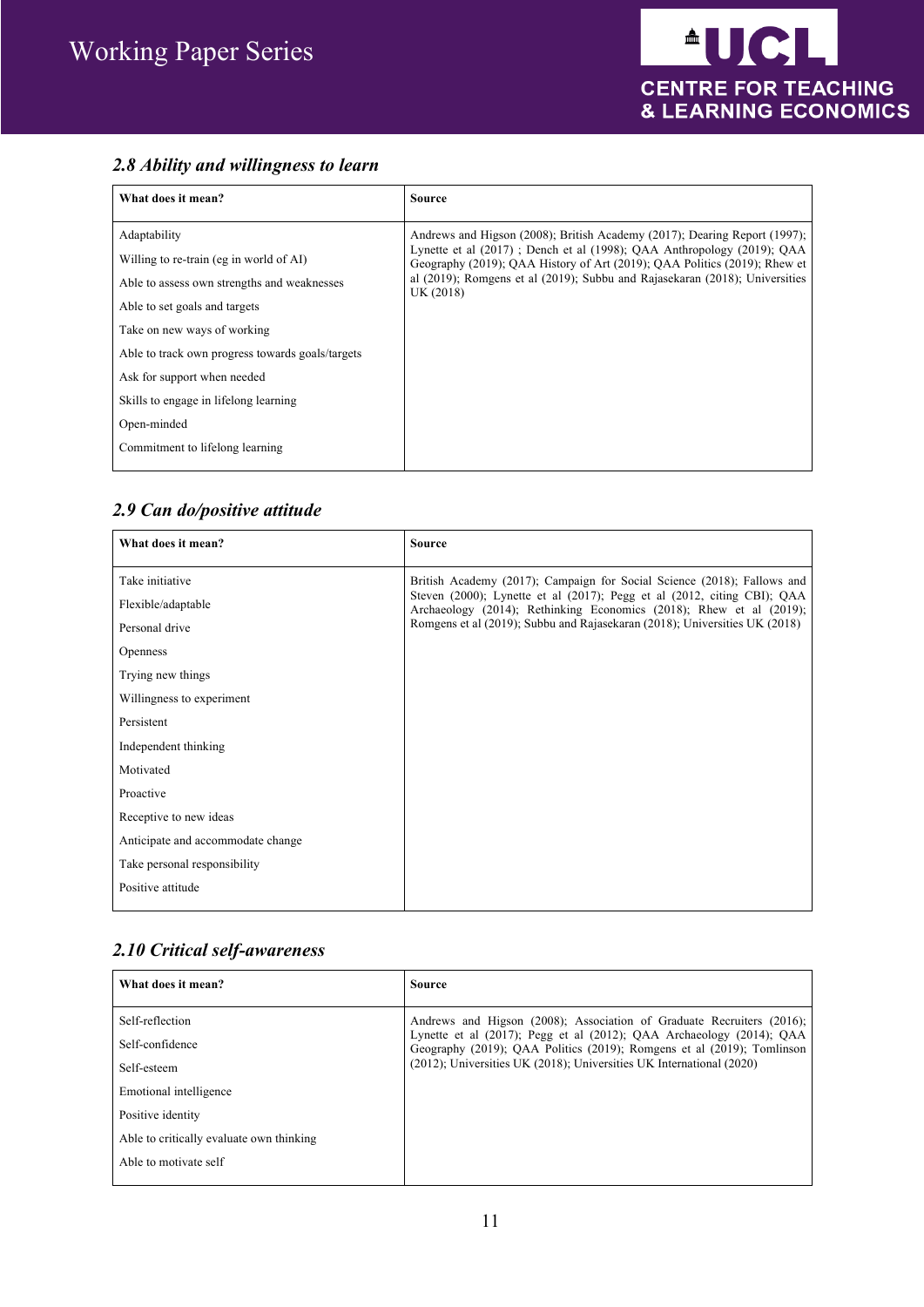## *2.11 Creativity*

| What does it mean?                                                                                                                                                                       | <b>Source</b>                                                                                                                                                                                                                                                                                                                                                             |
|------------------------------------------------------------------------------------------------------------------------------------------------------------------------------------------|---------------------------------------------------------------------------------------------------------------------------------------------------------------------------------------------------------------------------------------------------------------------------------------------------------------------------------------------------------------------------|
| Originality<br>Think creatively<br>Intellectual curiosity/inquiring mind<br>Entrepreneurship<br>Innovative thinking<br>New ideas<br>Risk taking<br>Imaginative insight<br>Intrapeneurial | Andrews and Higson (2008); British Academy (2017); Campaign for Social<br>Science (2018); Economics Network alumni survey (2008); Lynette et al (2017);<br>Pegg et al (2012, citing CBI); Pereira et al (2019); QAA Archaeology (2014);<br>QAA Geography (2019); QAA History (2019); Rethinking Economics (2018);<br>Suleman (2016); Universities UK International (2020) |

## *2.12 Professionalism*

| What does it mean?                         | <b>Source</b>                                                                                                                                                |
|--------------------------------------------|--------------------------------------------------------------------------------------------------------------------------------------------------------------|
| Being objective                            | Andrews and Higson (2008); Archer and Davison (2008); British Academy                                                                                        |
| Integrity                                  | (2017); Dench et al (1998); Lynette et al (2017); O'Doherty et al (2007); Pereira<br>et al (2019); QAA Archaeology (2014); QAA Geography (2019); QAA History |
| Diligent                                   | $(2019)$ ; QAA History of Art $(2019)$ ; Suleman $(2016)$ ; Universities UK<br>International (2020); Webb and Chafer (2016)                                  |
| Maturity                                   |                                                                                                                                                              |
| Reliable                                   |                                                                                                                                                              |
| Using discretion                           |                                                                                                                                                              |
| Moral and ethical awareness                |                                                                                                                                                              |
| Social/cultural skills                     |                                                                                                                                                              |
| Sensitive to different cultures            |                                                                                                                                                              |
| Meet deadlines                             |                                                                                                                                                              |
| Understand workplace etiquette             |                                                                                                                                                              |
| Understand business culture                |                                                                                                                                                              |
| Understand health and safety at work       |                                                                                                                                                              |
| Know how to act in an office/place of work |                                                                                                                                                              |

#### *2.13 Resilience*

| What does it mean?                            | Source                                                                                                                             |
|-----------------------------------------------|------------------------------------------------------------------------------------------------------------------------------------|
| Ability to cope with uncertainty              | Andrews and Higson (2008); Suleman (2016); Universities UK (2018);<br>Universities UK International (2020); Webb and Chafer (2016) |
| Able to cope with pressure                    |                                                                                                                                    |
| Flexible                                      |                                                                                                                                    |
| Ability to transition                         |                                                                                                                                    |
| Ability to respond constructively to feedback |                                                                                                                                    |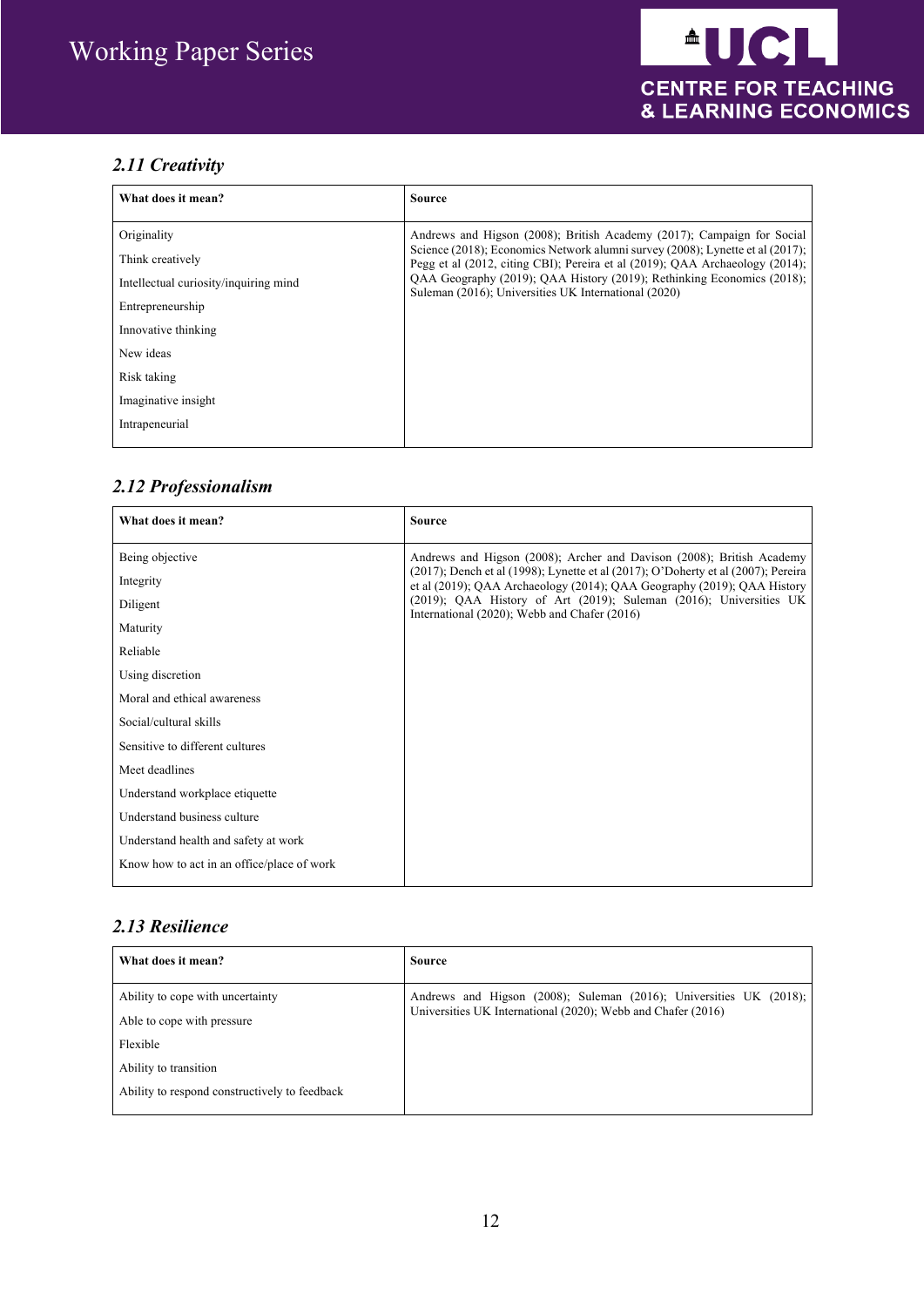#### *2.14 Leadership*

| What does it mean?                      | <b>Source</b>                                                                                                                                                                                                                 |
|-----------------------------------------|-------------------------------------------------------------------------------------------------------------------------------------------------------------------------------------------------------------------------------|
| Ability to make decisions               | Andrews and Higson (2008); Archer and Davison (2008); Association of                                                                                                                                                          |
| Ability to plan and think strategically | Graduate Recruiters (2016); Campaign for Social Science (2018); Lowden et al<br>$(2011)$ ; Lynette et al $(2017)$ ; QAA Anthropology $(2019)$ ; Rhew et al $(2019)$ ;<br>Subbu and Rajasekaran (2018); Universities UK (2018) |
| Take responsibility                     |                                                                                                                                                                                                                               |
| Able to influence and persuade          |                                                                                                                                                                                                                               |
| People management                       |                                                                                                                                                                                                                               |
| Challenge 'ethnocentric' assumptions    |                                                                                                                                                                                                                               |
| Able to motivate others                 |                                                                                                                                                                                                                               |
|                                         |                                                                                                                                                                                                                               |

#### *2.15 Able to manage own career*

| What does it mean?                              | Source                                                                                                                                                                  |
|-------------------------------------------------|-------------------------------------------------------------------------------------------------------------------------------------------------------------------------|
| Understand what suitable work opportunities are | Fallows and Steven (2000); Lynette et al (2017); Romgens et al (2019); Subbu<br>and Rajasekaran (2018); Universities UK (2018); Universities UK International<br>(2020) |
| Understand recruitment and selection processes  |                                                                                                                                                                         |
| Job searching skills                            |                                                                                                                                                                         |
| CV/application writing skills                   |                                                                                                                                                                         |
| Interview skills                                |                                                                                                                                                                         |
| Knowing how to sell skills to employers         |                                                                                                                                                                         |
| Career self-management                          |                                                                                                                                                                         |
| <b>Visas</b>                                    |                                                                                                                                                                         |
| Take responsibility for their careers           |                                                                                                                                                                         |
|                                                 |                                                                                                                                                                         |

#### *2.16 Commercial and customer awareness*

| What does it mean?                                                                                                                                               | Source                                                                                                                                                                                                                      |
|------------------------------------------------------------------------------------------------------------------------------------------------------------------|-----------------------------------------------------------------------------------------------------------------------------------------------------------------------------------------------------------------------------|
| Understand<br>opportunities<br>and their<br>and<br>sectors<br>challenges<br>Understand internal organizational structure/processes<br>General business knowledge | Archer and Davison (2008); Association of Graduate Recruiters (2016); Pegg et<br>al $(2012, citing CBI)$ ; Rhew et al $(2019)$ ; Universities UK $(2018)$ ; Universities<br>UK International (2020); Webb and Chafer (2016) |
| Develop networks<br>Global outlook/awareness, including knowledge of<br>foreign<br>practices,<br>cultures,<br>economies<br>and<br>multilingualism                |                                                                                                                                                                                                                             |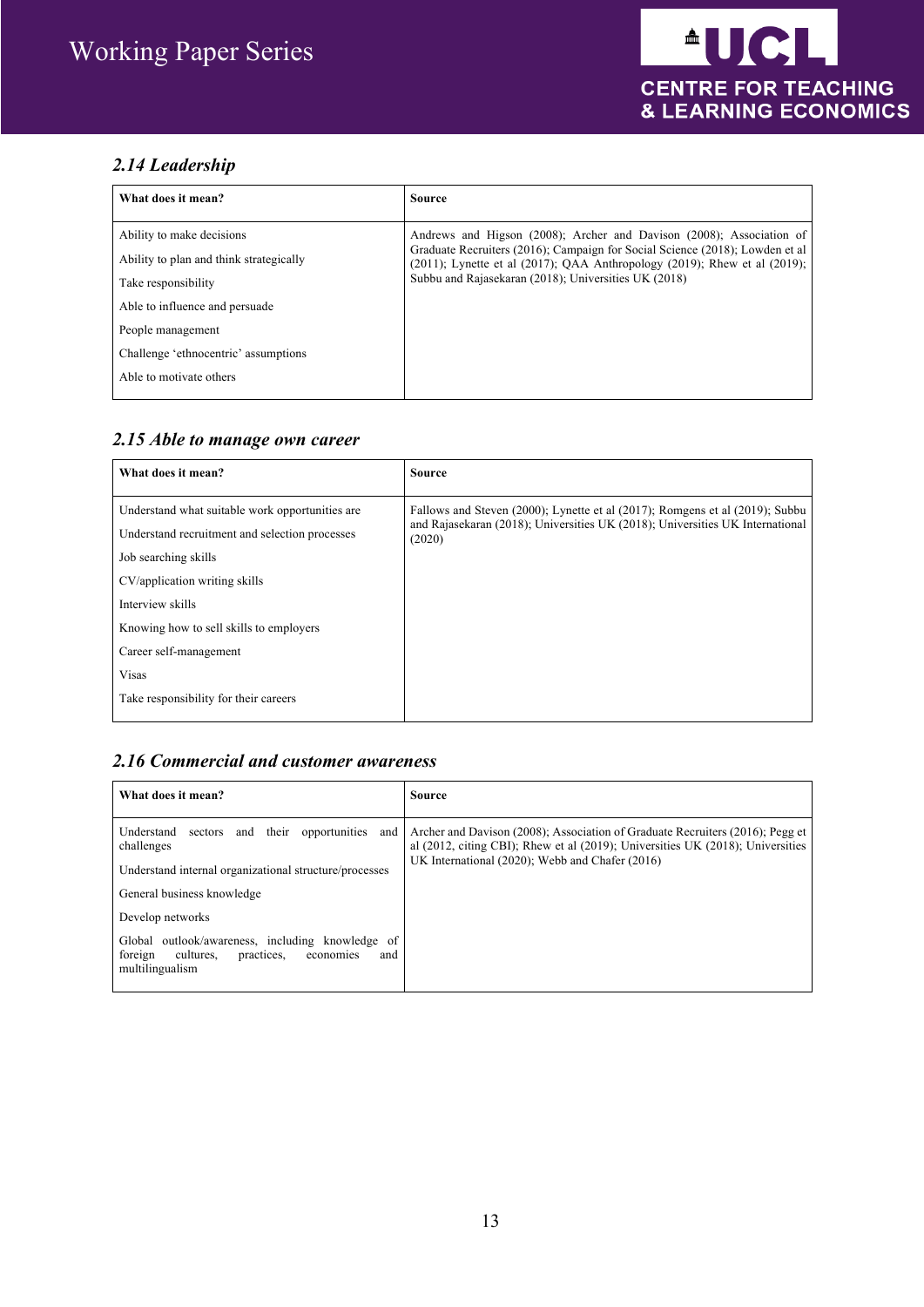

#### Section 3: Next steps

Working as a Careers Tutor in the UCL Department of Economics, and working on the Economics Network project on Employability Skills, has taught me that skills can be interpreted in very different ways. When I worked in consultancy I had to write in one day, which was very different to how I wrote by PhD, and indeed different again to how I had to train myself to write when working as a government economist. This experience demonstrates to me that we, as lecturers and students, need to have a deeper understanding of what skills mean from a work-place perspective if we are interested in helping students develop skills relevant to their future career, whatever sector that might be in. I respect that this is not the focus of everyone in higher education but for those that are interested in skillsdevelopment as a dimension of the student journey at university, getting the focus right is important.

The next phase of my research on 'What skills mean' will be a survey of employers of UCL social and historical science graduates. I shall wait for the madness linked to Covid-19 to calm down a bit before sending the survey out in Autumn 2020 and hope to share results by summer 2021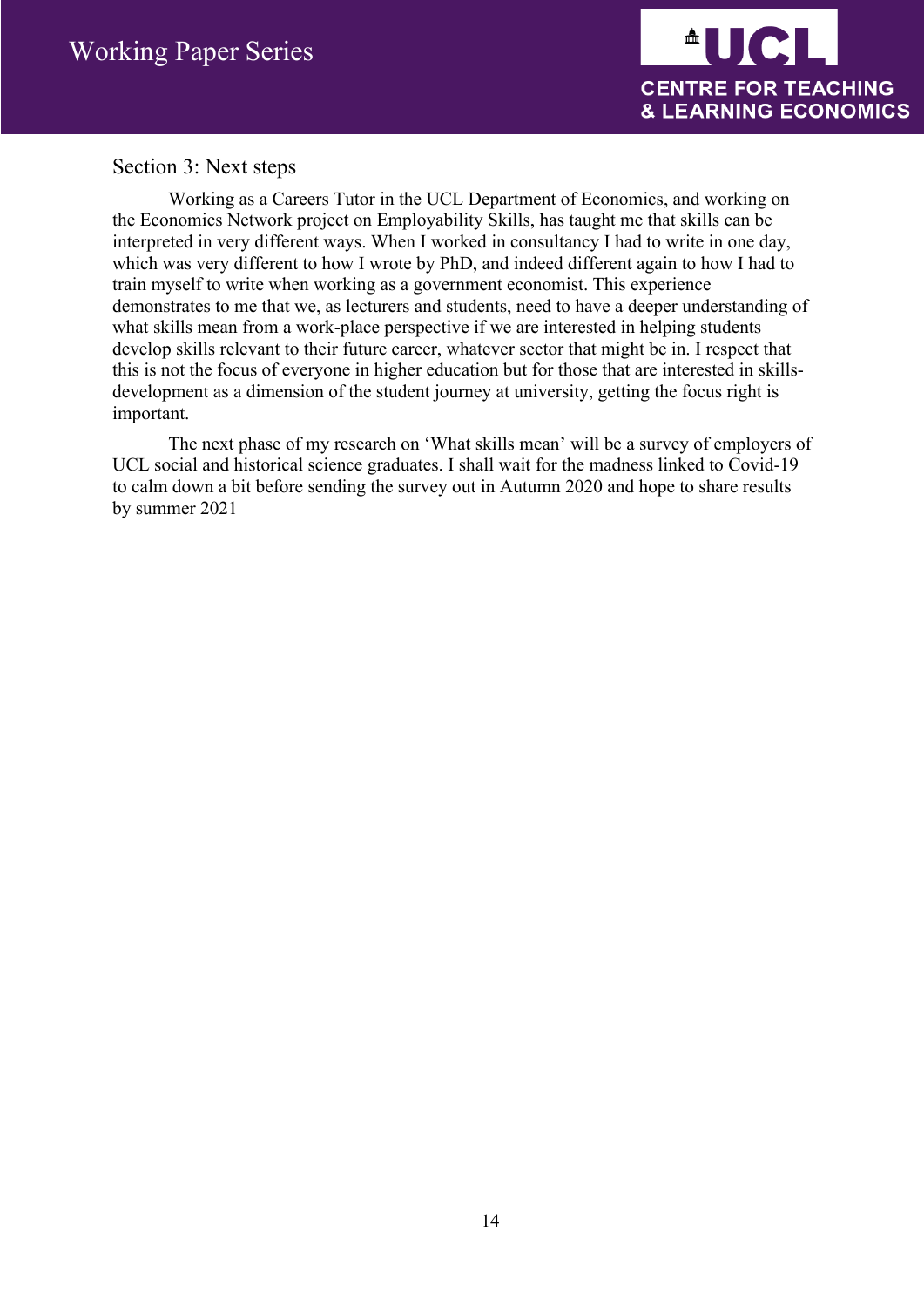

#### References

- 1. Anand P and Leape J (2012), What Economists Do and how universities might help, published in Coyle D (ed.) What's the use of economics?: teaching the dismal science after the crisis. pp. 15-20
- 2. Andrews J and Higson H (2008), Graduate Employability, 'Soft Skills' versus 'Hard' Business Knowledge: a European Study, Higher Education in Europe, Vol 33, No 4, pp411-422
- 3. Archer W and Davison J (2008), Graduate employability: what do employers think and want?, The Council for Industry and Higher Education
- 4. Borner K, Scrivner O, Gallant M, Ma S, Liu X, Chewning K, Wu L and Evans JA (2018), Skill discrepancies between research, education, and jobs reveal the critical need to supply soft skills for the data economy, *PNAS*, Vol 115, No 50, December
- 5. British Academy (2017), The right skills: celebrating skills in the arts, humanities and social sciences, November
- 6. Campaign for Social Science (2018), Positive Prospects: careers for social science graduates and why number and data skills matter
- 7. Cole D and Tibby M (2013), Defining and developing your approach to employability: a framework for higher education institutions, HEA Publication
- 8. Coyle D (2012), Are economics graduates fit for purpose, February
- 9. Cranmer S (2006) Enhancing graduate employability: best intentions and mixed outcomes, Studies in Higher Education, 31:2, 169-184, DOI: 10.1080/03075070600572041
- 10. Dench S, Perryman S and Giles L (1998), Employers' Perceptions of Key Skills, Report for The Institute for Employment Studies
- 11. Economics Network (2010), How economics students are prepared for employment
- 12. Economics Network (2004), What you need and what you got in Economics higher education: results from employers' interviews and an alumni survey
- 13. Fallows S and Steven C (2000), Building employability skills into the higher education curriculum: a university-wide initiative, Education+Training, Vol 42, No 2, pp75-82 [case study on how]
- 14. Hewitt R (2020), Getting on: graduate employment and its influence on UK higher education, a Report for HEPI, March [review when considering how to embed]
- 15. House of Commons Education Committee (2018), Value for money in higher education, Seventh Report of Session 2017-19, printed October
- 16. Lowden K, Hall S, Elliot D and Lewin J (2011), Employers' perceptions of the employability skills of a new graduate, University of Glasgow SCRE Centre & The Edge Foundation,
- 17. Lynette C, Hunt W and Baldauf B (2017), Occupation and skills of Arts, Humanities and Social Science Graduates and Postgraduates: a report prepared for the British Academy, November
- 18. McCowan T (2015), Should universities promote employability? *Theory and Research in Education,* vol. 13 no. 3, pp.267-285
- 19. O Doherty R, Street D and Webber C (2007), The Skills and Knowledge of the Graduate Economist: Findings of a survey conducted on behalf of the Royal Economic Society and the Economics Network, June,
- 20. Pegg A, Waldock J, Hendy-Isaac S and Lawton R (2012), *Pedagogy for employability,* report for Higher Education Authority,